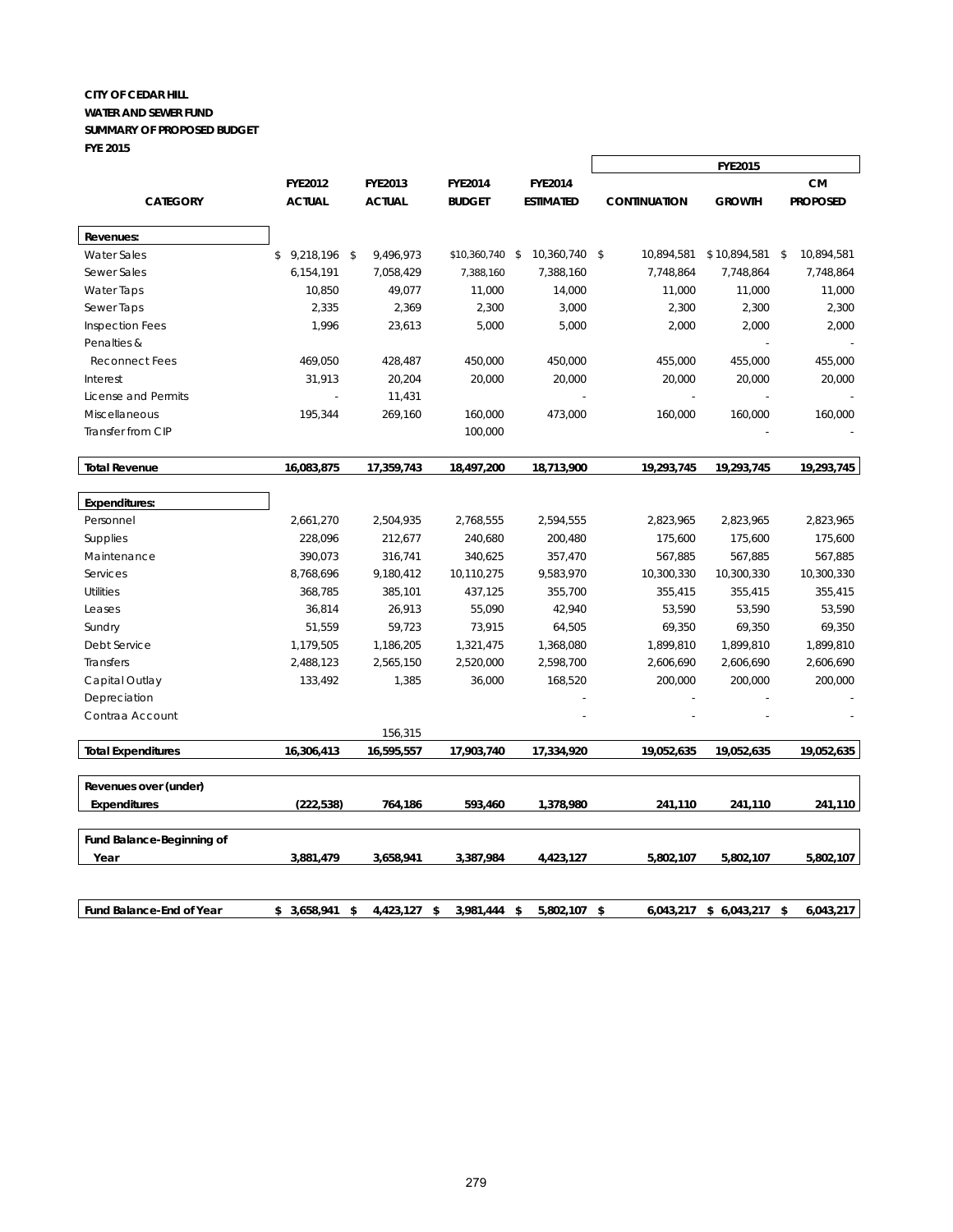## **WATER & SEWER EXPENDITURES BY CATEGORY**



#### **FYE 12 Actual \$16,306,413**





### **FYE 13 Actual \$16,595,557**



**FYE 14 Estimate \$17,334,920** 

### **FYE 15 Budget \$19,052,635**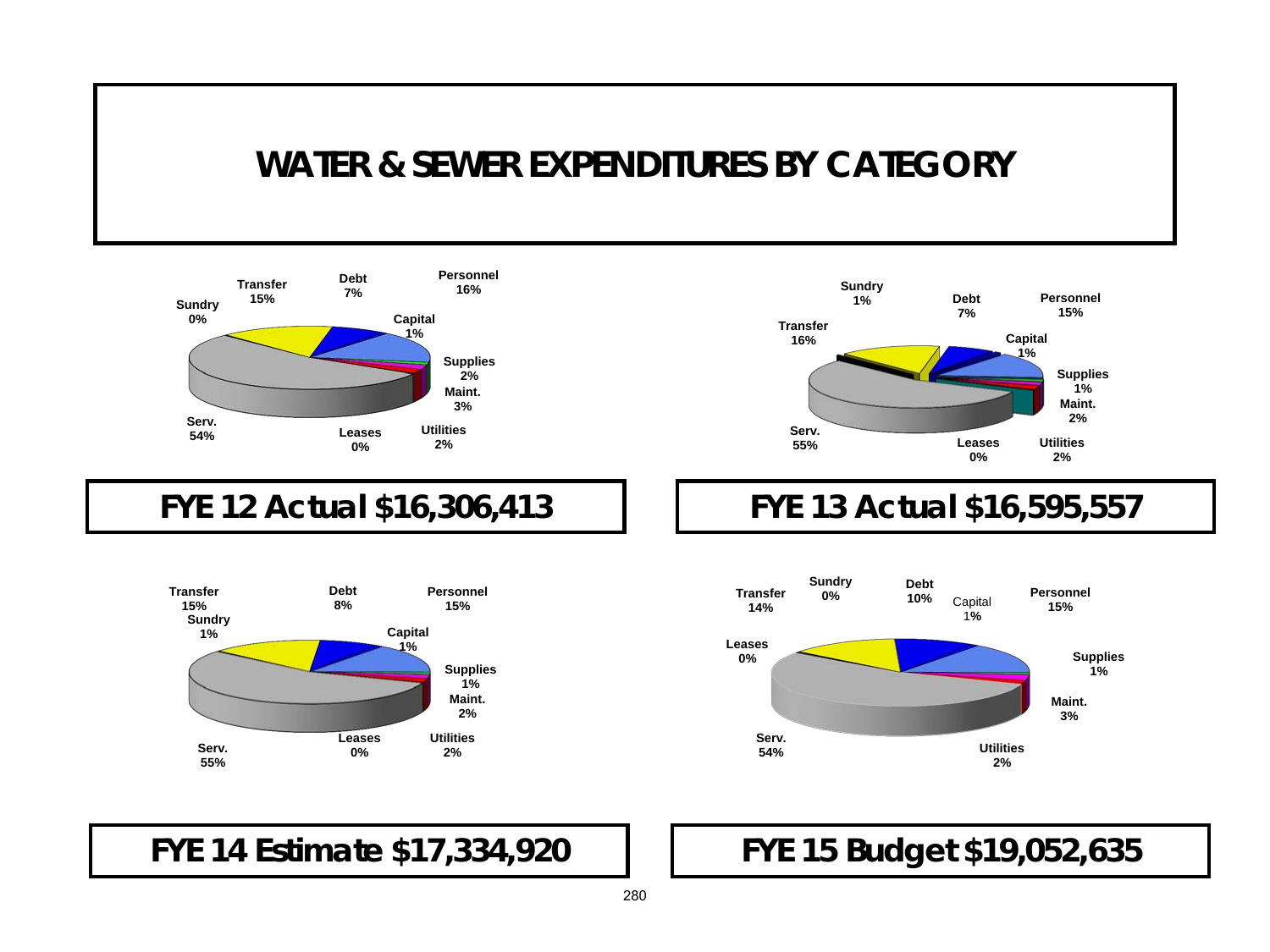# **Future Revenue Requirements**

|                                                                                                     | <b>FY2015</b> | <b>FY2016</b> | <b>FY2017</b> |
|-----------------------------------------------------------------------------------------------------|---------------|---------------|---------------|
| Anticipated<br>Revenue/Rate<br>Adjustments                                                          | 0.0%          | $0.0\%$       | 7.0%          |
|                                                                                                     |               |               |               |
| <b>Anticipated Fund</b><br>Balance as % of<br><b>Operating Expenditures</b><br>(Policy/Goal of 25%) | 32%           | 29%           | 25%           |

Key Drivers of Assumptions:

Revenues:

- Modest growth
- Full Year implementation of AMI

Expenditures:

- Adding AMI obligations mid-year
- Future CIP anticipated
- Resets from recent settle-ups helped but still anticipate increases in future water and sewer contracts
- Moving over I & I and enhanced maintenance
- Capital Outlay fully funded